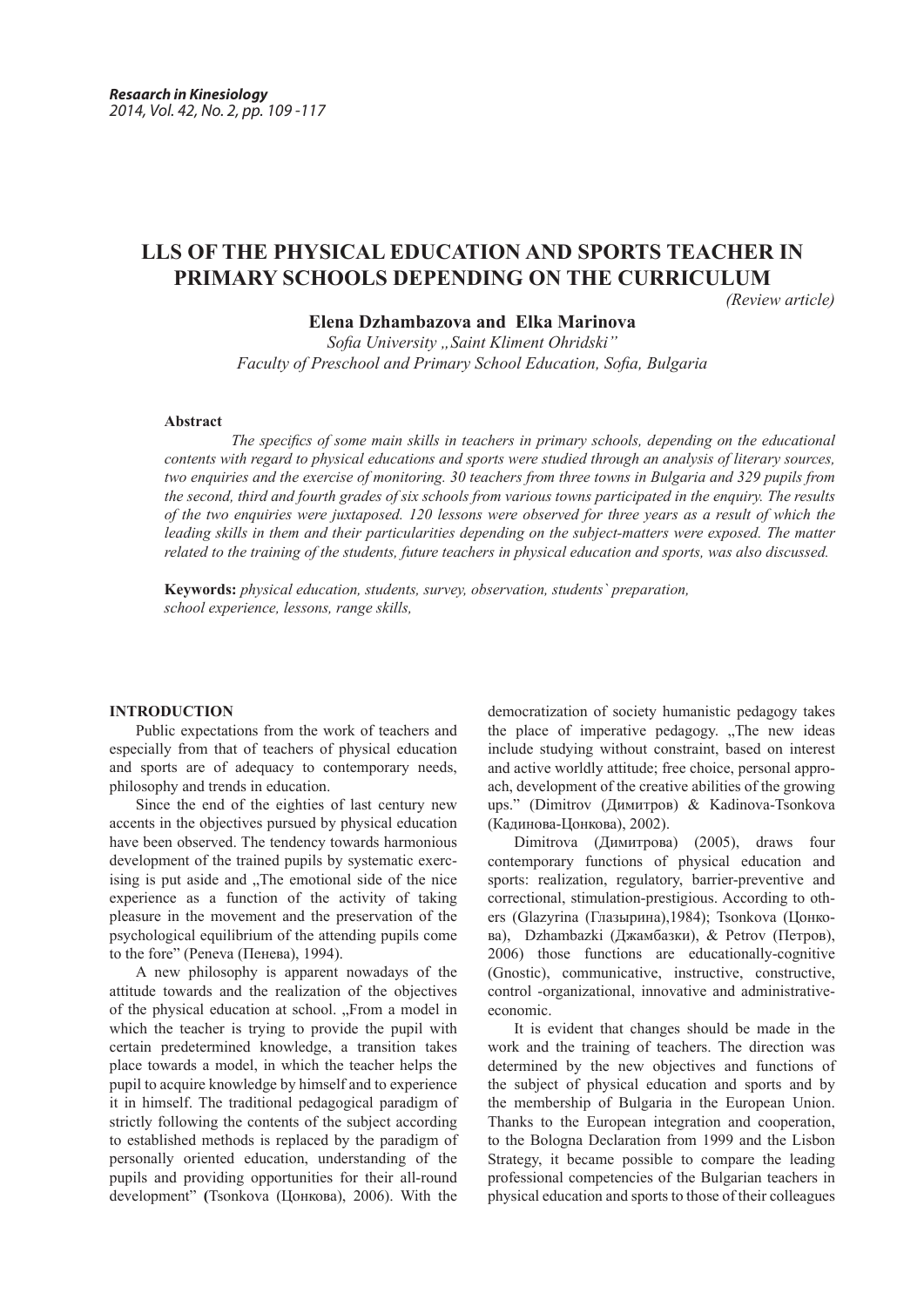from other EU countries and to conform respectively the training of the future teachers to that in the other countries. It is in this respect that Mileva (Милева) (2008), considers as even more pressing the need of comparing and analyzing the educational programs and plans for training and qualification of the teachers in physical education and sports in the European Union.

For us, higher school lecturers, the issue of formation of skills during the training of the teachers in physical culture and sports is significant. The *task* we set was to study the specifics of certain main skills of teachers in the primary schools depending on the contents of the subject in the programs of the Bulgarian schools.

#### **METHODS**

#### *1. Analysis of literature sources*

Pedagogical and methodical publications have predominantly been studied, concerning the structure, the specifics, the classification and the practical application of the skills as well as their formation in the course of training of the teachers.

*2. Pedagogical observation and records*

For three years 120 lessons in physical education and sports by seven teachers in the elementary classes have been supervised in five schools in Sofia. The selection of the lessons and the classes was made taking into consideration the balance of the subjects. The activities of the teachers and their results were reported and registered, as well as the activities of the pupils and their marks.

## *3. The method of inquiry*

The method of inquiry was applied to two groups. A semi-standardized inquiry with 30 teachers in physical culture and sports was conducted in the towns of Sofia, Sevlievo and Lom and 329 pupils from the II, III and IV grade in six schools.

### **RESULTS AND DISCUSSION**

The pedagogical skills were determined by Ilyin (Илъин) (1987), as "a practical command of methods of performing separate actions or the whole activity conforming to the rules and the purpose of the activity". These are also defined as "integrated into the whole system of intellectual and practical activities of the teacher, providing the success of the education process" (Kolishev (Колишев) 2003).

Tsonkova (Цонкова) (2006), considers the pedagogical skills as an element of the pedagogical abilities but of a more limited scope.

The publications reviewed lead to the conclusion that the problem of the skills, their specifics and the frequency of their application depending on the subject is not amongst the priorities of the methodological studies. Taking into consideration the broad scope of means and sports included in the educational system, the problem arises whether the work of the teacher on the different themes could be equally successful. Classifications of the multitude of skills which the teacher in physical education and sports should possess

are mostly published, with their gradation by importance and frequency of application. Ilyin (Илъин) (1987), Momchilova (Момчилова) & Ilchev (Илчев) (2008), etc. classified the skills into constructive, organizational, communicative (including didactical and rhetorical), Gnostic (including perceptive), constructive, motive (including applied) and expressive. Dimova (Димова) (1990), dedicated her PhD thesis on the issues of uncovering the structure of the skills of the physical education teacher in the kindergarten. The author concludes that according to the teachers, the most important skill is the demonstration of the exercises and the games. Further follow the skills of combining the demonstration with the explanation; the organization of the motive activities of the children, the requirements and the correction of the mistakes in the course of the motive activity, the regulation of the functional load, the forecast of the difficulties, etc.

Unfortunately no such classification has been made for teachers working with other age groups for the purposes of the comparison. We suppose it would be different.

The National Committee of the USA on the professional standards of education differentiates the skills needed by the physical education and sports teacher into the following groups: sports, motivational, organizational, teaching (What Are Some Skills a Physical Education Teacher Needs? by Freddie Silver, Demand Media).

The paper of Garcia (**Qualities of a Physical Education Teacher**, 2013), specifies that besides a number of qualities, including physical ones, the teacher should possess enthusiasm and communicational and organizational skills.

Certain skills are mentioned in the jobs advertisements. For instance, those published on the site http://www. careercentre.dtwd.wa.gov.au demand from the teacher the following:

- engagement to the personal health and physical condition of the pupils
- deriving pleasure from the work with children and young people
- good communicational skills
- enthusiasm and ability to motivate the others
- good skills in a wide scope of physical activities
- high level organizational skills.

Knowing the requirements of the school principals is a serious reference point for the higher schools in the training of the future teachers. The results mentioned by Sandanski(Сандански) (2012), from an inquiry amongst employers, conducted by the Council for Economy and Higher Education with the EU in 2008 show that the 10 most important skills and abilities the students should possess include communicative skills (86%), ability to work in a team (85%), honesty (83%), intellect (85%), confidence (81%), character (75%), etc.

The inquiry conducted by us asked the teachers to classify by significance 10 pedagogical skills preliminarily mentioned, and to add new ones, which they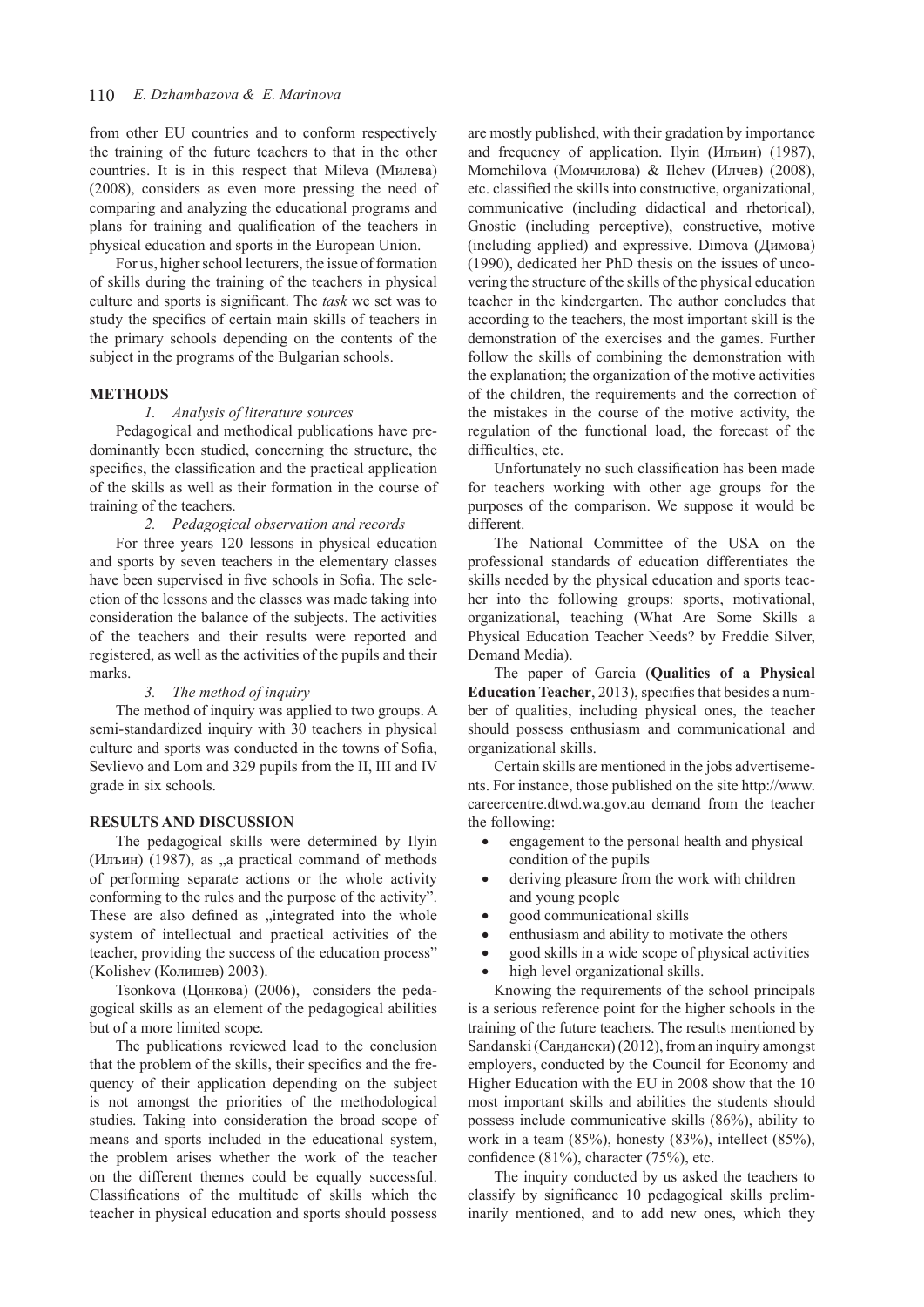consider important and which were not included in the attached list. The latter is the one used by Dimova (Димова) (1990).

## *Skills*

- *Using specific terminology 87*
- *Distribution of the attention 106*
- *Correction of the mistakes 139*
- *Showing creativity 152*
- *Demonstration of games and exercises 156*
- *Regulation of the loading 179*
- *Organization of the motive activity 183*
- *Combination of demonstration and explanation 189*
- *Teaching the material in a form within the capacity of the pupils 192*
- *Planning the lesson 268*

The ability to plan the lesson is leading. The preliminary preparation in turn requires the application of a number of skills which guarantee the successful organization of the lesson. The skill classified last could be explained by the fact that in the primary school programs the natural movements predominate which means a limited use of specific terminology. The comparison between this classification and the one in the paper of Dimova shows that there is no resemblance in the first three positions in the two classifications.

Against the background of the continuously increasing demands to the teachers the answers to the question: ..Do the working conditions allow the realization of your skills?" cause anxiety. Only one third of the answers are positive.

The inquiry conducted with the pupils gave them the opportunity to classify the qualities and the skills possessed by their teacher.

## *Skills*

- *Always in a pleasant mood 43*
- *Impartial 54*
- *Makes the lesson interesting 64*
- *Demonstrates the material clearly 69*
- *Corrects the mistakes 74*
- *Teaches different exercises 76*

*- Demonstrates well the games and the exercises 77*

*- Demonstrates and explains 78*

The skills most frequently noticed are connected to the development of the motive concept. Due to the age of the group and the specifics of the subject this could be easily explained. Unfortunately, the atmosphere created by the teachers is not comfortable for the children. According to them the lesson is not that interesting as they would like. In answering the open question: ...If it were depending on you, what skills and qualities would you have chosen for the teacher in physical education and sports?", the leading qualities were  $\alpha$  good" and  $\beta$ partial". The character of the good and fair teacher is complemented by the wish for his being "considerate", "understanding", "helpful", amusing". The pupils also like the teacher to be  $n$ , handsome / pretty", "beautiful", ", good looking", "not shouting", etc.

The established difference between the leading skills determined by the teachers and by the pupils could be found in other research papers. Petrovski (Петровски) **(**1987), presents data that the pupils classify first the personal individual and unique qualities of the teacher, while the pedagogues mention skills connected with the strictly professional routines and qualities.

Some of the great number of skills a teacher should possess are universal to some extent, and they are needed in all the lessons. But there are certain skills which have priority in their application with distinctions and shades of meaning depending on the subject. Being established in the process of observation, these skills will be presented in a sequence corresponding to the contents of the subject (by nuclei) in the programs of physical education and sports in primary school, with qualitative and not quantitative analysis.

# **Track and Field Athletics**

The lessonsin track-and-field athletics are conducted in the open. The distances between the teacher and the pupils and among the pupils are greater compared to those in the gymnasium. That is why *the organizational skills* and especially *the skill of the teacher to describe the organization precisely and to give relevant instructions before the signal for execution* prove to be of the greatest importance. When the teacher is not able to do this, he will have to communicate with the children from a distance of 30, 40 or more meters, (for instance, during the runs). The lack of preliminary instructions leads to problems in the throws as well (when taking and returning the apparatuses). This leads to a waste of time and as a result to a lower quality of the lesson. Yonov (Йонов) & Davidova (2002), also report on the importance of the "good organization of the lesson and the order and the self discipline".

The importance of the organizational skills was confirmed by the qualitative analysis of the verbal work of the teachers of the observation performed by Mateeva (Матеева) (1992), of more than 600 lessons with different contents. It showed that 50% оf it goes for organizational instructions and control of the motive activities.

The observation also showed that the lack of this skill is the reason for traumas from the throwing of balls.

*The ability to control* the activities of the pupils is also important in the throws, and it includes the observation and the right assessment of the moment of signaling, the imposing of the condition the thick balls not to be caught but to be left to fall to the ground and taken then.

Since some of the track-and-field exercises are tests of the physical abilities, *the skills of the teacher to command the start and to work with the measuring devices* are important for the correct estimation. The commands should be clear and loud enough. The quiet and slow announcement is inappropriate because it does not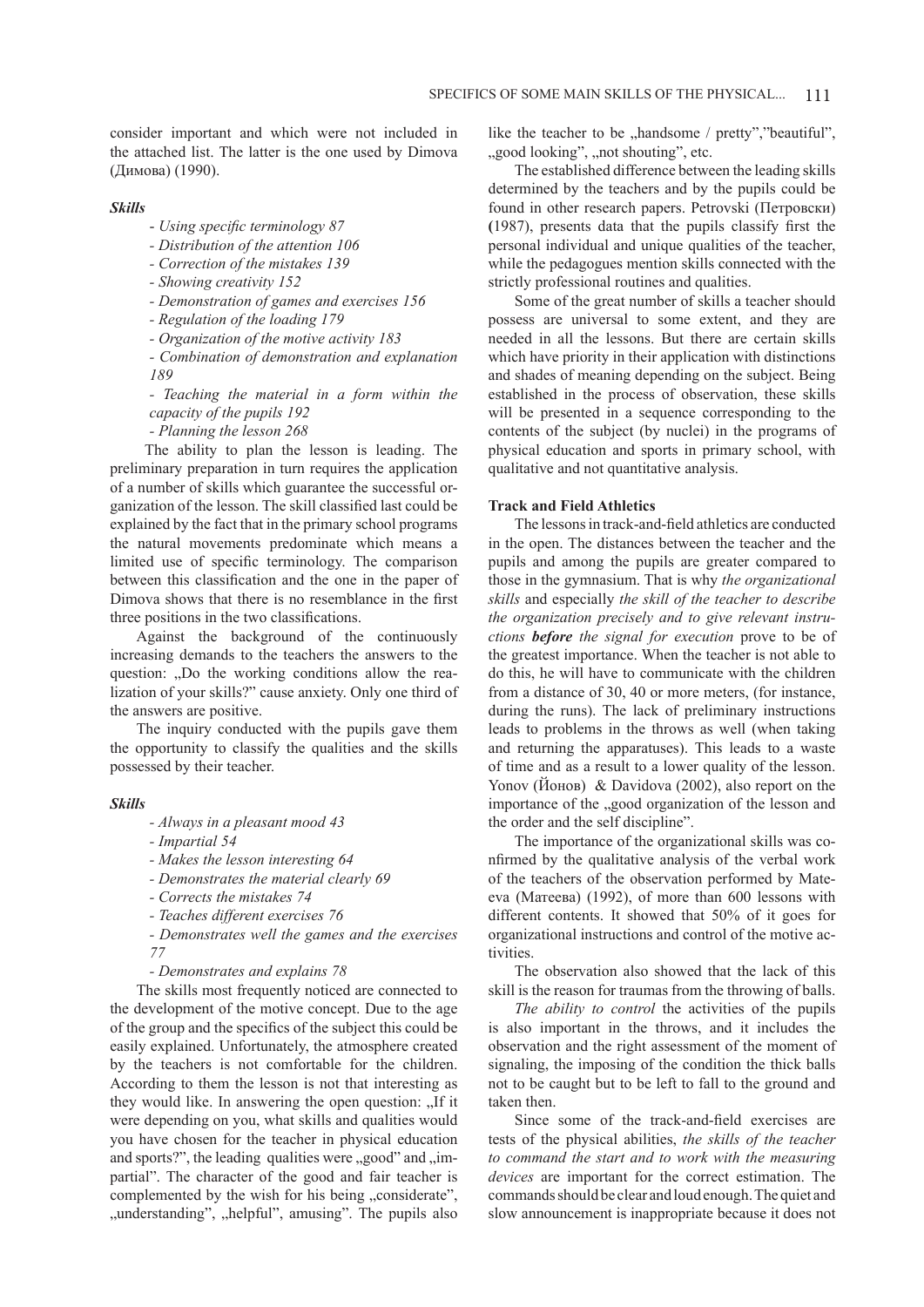mobilize the response reaction. Dimitrova (Димитрова) (1971), however established that because of the high psychic tension , at the start even the beginning of the verbal command may provoke a motor reaction and an improper start." So the intonation of the voice and the velocity of the verbal impact are factors which definitely affect the action of the one perceiving them at the start. The skill (or the lack of it) of the teacher to use properly the measuring instrument (timer, stopwatch) reflects on the mark of the pupil for the relevant index.

We established the frequent use of exercises in movement in the preparatory part. These are characteristic for the lesson of track-and-field athletics and require an appropriate place for the teacher to demonstrate and explain them. *The skill to choose such a place* depends on the type of the exercise. If the exercise requires movement of the body or parts of it back and forth, the teacher should move at the level of the first pupils in a column formation and the distance of the movement should be perpendicular to that of the pupils. In event of side motions, the teacher should move at the level of the first pupils with his back to the direction of their movement, facing them. In the lessons we observed half of the teachers made the rude mistake to move at the level of the first pupil(s) with their back to the rest of the pupils, this means, visibility of the first pupil(s) only. *Skills for the selection of appropriate exercises in movement and in a formation* are needed for this type of preparatory part. Due to the practically preferred one column formation the effect of performing movement back and forth is doubtful because of the needed distance. The small pupils succeed in maintaining such amongst them with difficulty. The correct decision would be, taking the terrain into consideration, to turn left (right) and to work in a row. This allows each pupil to perform the exercises with maximal amplitude and in different rhythm.

Few lessons with vault were observed. The school conditions for this exercise are not good and the teachers plan it more rarely in their lessons. Yonov and Davidova ( Йонов, & Давидова) (2002) published data that most of the pupils (38%) encounter difficulties in performing this exercise. They report that the lath is a psychic barrier for many of them. According to us, the teacher should possess *skills to provide the needed sparing conditions* for overcoming this barrier. As Silver pointed out in his paper ,, What Are Some Skills a Physical Education Teacher Needs", published in the Demand Media, the teacher should be able to recognize the pupils who need to be encouraged and to motivate them, if needed. This could be achieved by giving the pupils the chance to determine themselves the height they would try to overcome. For instance, 2 or 3 stands with different heights of the lath could be placed for the pupils to choose one according to their own decision. On the other side, the teacher should develop *skills to use optical illusions.* In this exercise laths could be used with greater length so that the distance between the stands is greater, or mattresses could be placed behind the lath. The pupils will perceive the height as smaller then. Nothing like that however was established in the observed lessons.

#### **Gymnastics**

Gymnastics as an activity includes artificial movements. They have their names, determined initial and final position and way of execution. Their description uses specific terminology. Some authors like Vasileva (Василева) (1981), consider the use of terms in the process of gymnastic training mandatory. Because there is a risk of over-loading the children with a great number of terms, we consider significant the *skill of the teacher not only to use the terms correctly, but also to introduce them gradually* so that the pupils could learn them best. The observation showed that the terms are learned most easily when the information about the exercise is increased and is supported by a demonstration. Unfortunately, a number of terminological errors of the teachers were established. The most frequent one was using main position, instead of position. Creeping instead of crawling, jump over instead of step over, main knee position instead of knee position, etc. were wrongly used.

*The skill to select (invent) appropriate exercises* is needed by the teacher in all the lessons. We shall mention two reasons. The first one is that the teacher composes and demonstrates to the pupils a set of gymnastic exercises for general development by himself, deciding on their number, the muscle groups they include, the time, their sequence, etc. Unfortunately, the lessons we observed showed that a limited set of exercises is in use, with no consideration of the age and the following tasks. Still the old concept prevails that these exercises should be present in the preparatory part of all lessons.

The second reason is that an assessment should be made of the eventual benefits and damages of the selected exercises. Some of the exercises most frequently used in the mass practice and included in the school programs are in the list of contra-indicated exercises of the International Dance Federation. These are knee pivot scale, chest swing, inclination from sitting position etc. If these are still offered they should be executed in a fast rate, sharply and with a great number of repetitions. And the advice of Peneva (Пенева), Nikolova (Николова) & Dyakova (Дякова) (1994), is to avoid them, in order to avoid the risk of traumas.

*The skill to compose stationary combinations and gymnastic combinations* is necessary and characteristic for the gymnastic lessons because these are the main ways of assimilation and perfection of the exercises. The lack of skill to combine the exercises in the right sequence could hinder the assimilation of the exercises and lead to traumas. We found out during the observation that there were classes where the pupils had to perform balanced walk after a sphere or after strength related exercises for the legs, climbing after drawing on a bench, and other similar combinations. When constructing the gymnastic combinations the connections are the most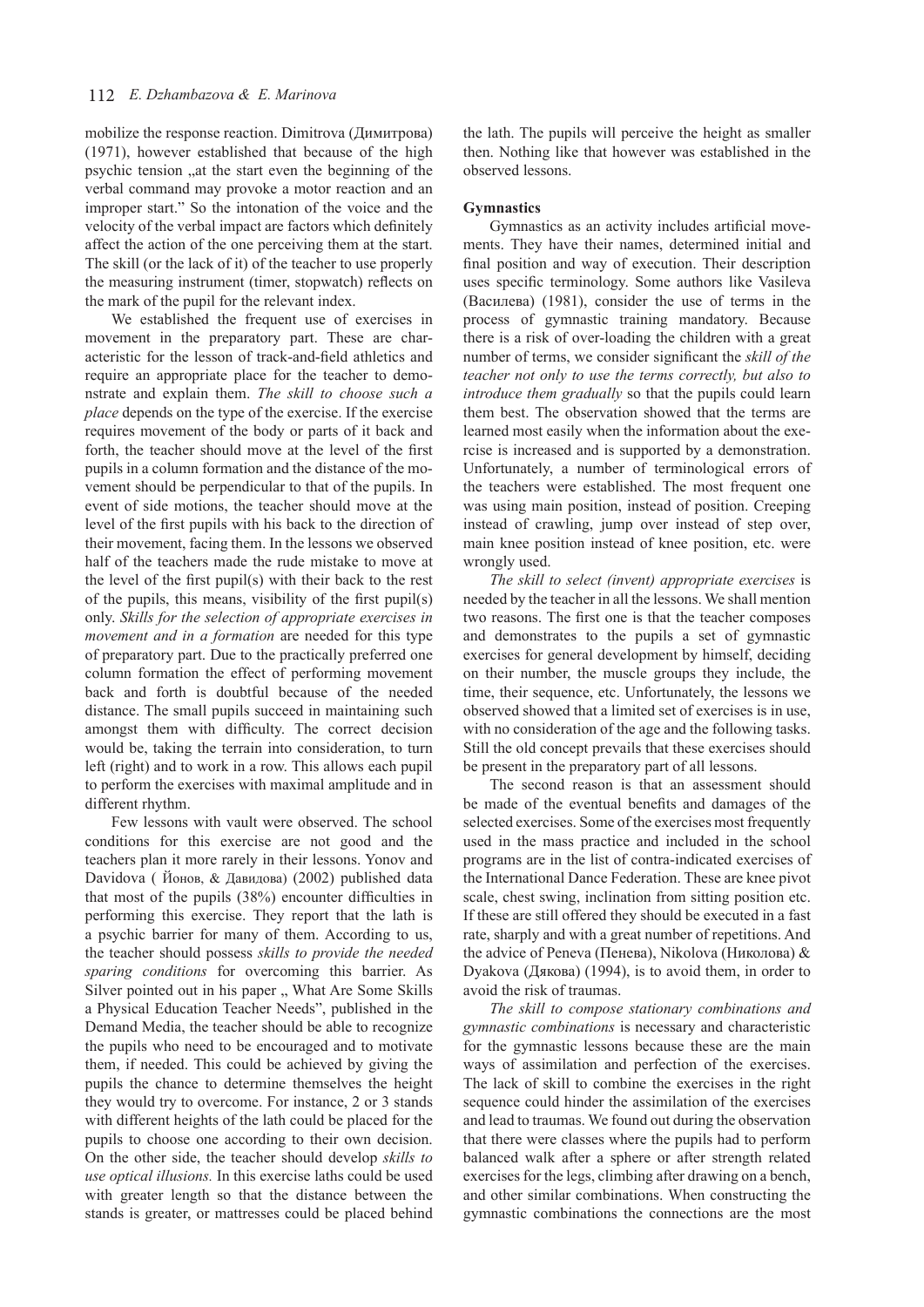important and the transition from one element to another, taking consideration of the amplitude and the time for execution, that is, observing the numbers in the eights.

As for the use of apparatuses in the gymnastics lesson and the work with them, *the skills of the teacher to put them in order, to determine use, the safety and to collect them back* could be considered as some of the most important. The preliminary keeping, the place they have to be put in and the sequence, the place to take them back correspond to the estimation of the teacher of the pupils who could be engaged with different parts of the organization. The observation showed that in the primary school age if such tasks are not specified personally and in detail (who is responsible for which apparatus, where to put it, when to take it, etc.), all pupils think the command concerns them and start doing what is required. The result is disorganization. The safety of the pupils, the rationality, the motor loading as a result should all be taken into consideration. These skills are a part of the organizational skills which, with the formation exercises, according to an inquiry amongst teachers in the first class, which are the most embarrassing (Bazelkov (Базелков), (2007).

During the execution itself *the skills of the teachers to protect and to render first aid to the children,* as a frequency of application are incomparable to any other lessons. We have in mind both the participation of the teacher and the inclusion of the pupils. This type of skills Ilyin (Илъин) (1987), classifies into the group of the motive skills. (He also classifies there the application skills, manifested in repairing the sports equipment). As for the formation of motive skills in the students, who are future teachers, Kostov (Костов) (1981), considers that they learn the theoretical material more easily than they acquire motive skills and discipline.

The skills of protection and help are connected with the *skills of the teacher to recognize the fears of the children and to help them to control those fears.*  The studies of Jonas (according to Kukuris (Кукурис), 2000); Hadzhiev (Хаджиев) (1965), Dzhambazova (Джамбазова) (1999) and others show that the gymnastic apparatuses, the fall from them, the balance exercises, the vaults over, the sphere, etc. are the sources of the greatest fears of the pupils and long after they graduate from school these provoke unpleasant memories. By observing the mimic, vocal and behavioral reaction of the pupils, the deviations from the technique of the exercises and its reduction in the course of the work, the teacher could recognize the fears of each child. In the rare incidents when this happened, the fear of the respective pupil was made public and the whole class heard about it. This approach does not help to control the fear.

With a view to the frequent work in groups, stations, with apparatuses and on apparatuses, and the relevant risks of falls and injuries, it is mandatory the teacher to develop *skills of distribution of attention and sweeping the whole class with a glance.*

#### **Games**

It is known from methodology that prior to offering the pupils a game, they should have got acquainted with and made the main movement/s included in it. It is a controversial issue up to when these movements should be made in the form of exercises, game exercises or station combinations prior to being included in a game and in which game exactly.The tendency established by Schewe (Шеве) (1985), after an examination of the processes of training in the individual kinds of sports for over 100 years is that emphasis is placed more over the game related emotionally tinted elements, putting the pleasure of the game in the foreground and not paying enough attention to the techniques. Our observations indicate that when the main movements of the game are not mastered, the pupils may not get successfully involved in it. A part of them crowd around the ball and the other part remain aside. No game results of this at all (especially when the matter is about the sportspreparatory and sports games), and the pleasure of the game remains doubtful. Its successful conduct will depend *on the skill of the teacher to assess which time of the training of a certain movement to include a game* because of the lack of unified standpoint.

As a whole the communication in the physical education lessons differs from that in the other training lessons with regard to the distance the pupils stand from each other and with regard to the teacher. And pupils constantly change their places in the lessons with games. There is excessive emotional excitement in most of the events. All this determines the specifics in communication. Non-speech communication is needed in priority aimed at their understanding each other with this distance, without interrupting the game, and the speech communication should be clear, precise and short. *The skill for non-speech communication* is also subordinate to certain regulations for managing the game by gestures. According to Ivanov S. (Иванов, С.) & Ivanov (Иванов, М.) (1991), the phrases in speech communication in similar events "are incomplete and they are understandable solely within the context of the created situation". They consider that it is necessary, after investigations, to determine optimal "models" of non-speech behavior of the teachers in the process of professional pedagogical communication.

A multitude of opinions of Grancharov (Грънчаров) (1906); Sevev (Севев) & Geshev (Гешев) (1965), Drazhev (Дражев), Mateeva (Матеева), Gavriyski (Гаврийски), & Georgiev (Георгиев) (1972); Popov (Попов), Hristova (Христова), & Buyukliev (Буюклиев) (1979), Yordanova (Йорданова) (2002), are known in methodology about the course of the actions of the teacher in getting acquainted with a new game. Regardless of the resemblances, there are also differences in the names of the actions and the proposed order for their implementation. In view of the great diversity of games (movable and relay race), however, and of the impossibility ensuing from that to apply the same sequence in the actions of the teacher in their studies,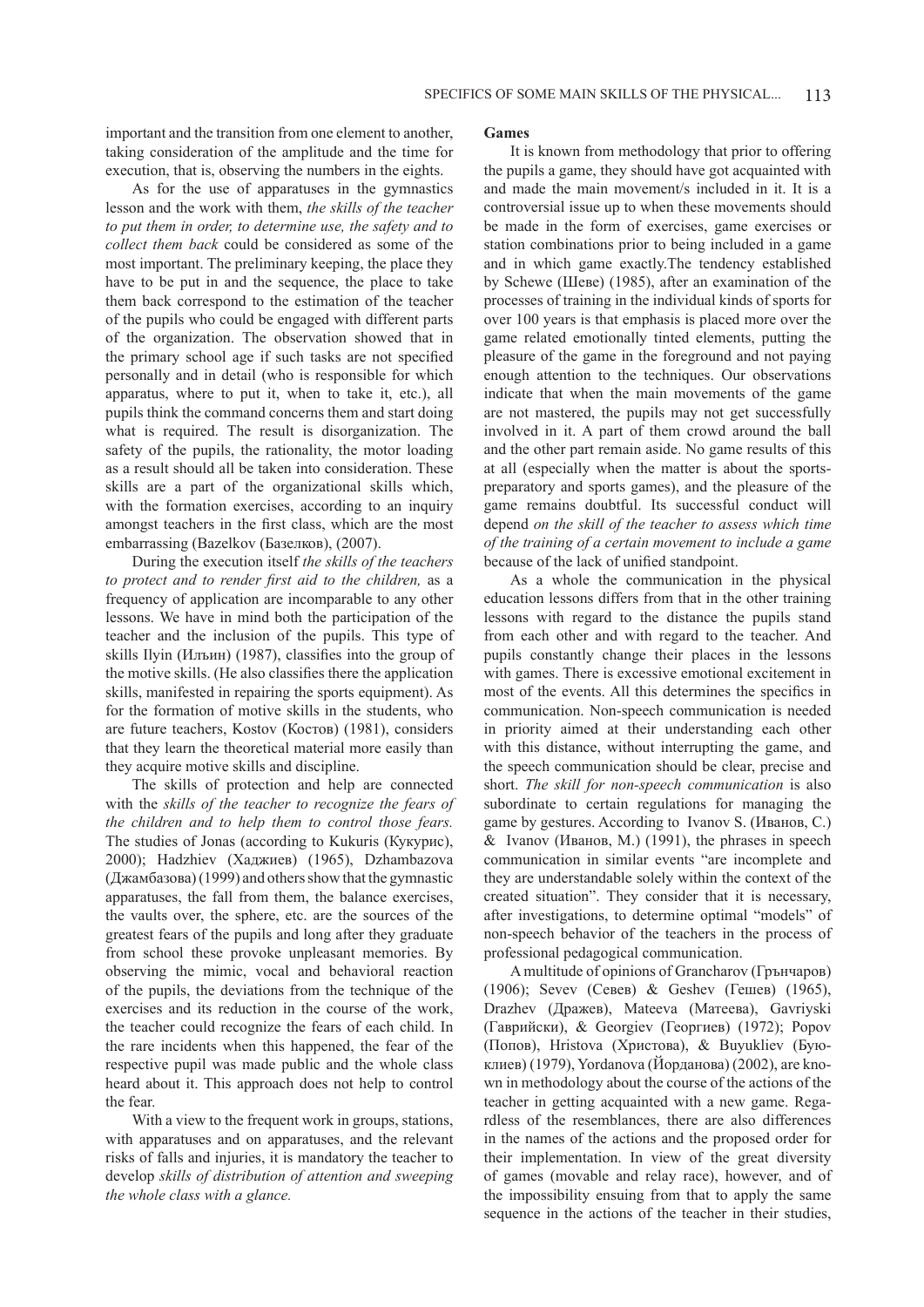*his skill to select the algorithm at teaching each new game and implementing each step of it* is of essential significance. The following are included here:

- *Skill for selection of a leader –* this selection should be motivated, it should guarantee that the person selected for the part will cope with the task aimed at the successful conduct of the game;

*- Skill for distribution of the players in teams –* it will guarantee equivalent teams, competition aspiration and uncertainty of the result;

*- Skill for combination of demonstration and description –* the most important features of the game should be presented in words prior to its first playing, those without which it is impossible to play it. The continuous and comprehensive description of the game in details burdens the players with information, they get bored and finally they do not remember the main things they should do.

*- Skill for the selection of an appropriate order and place of the teacher at presenting the game* – it is best for the participants to be in this order, which the game will start up from. If it assumes big distance, and will make the perception of the description difficult, location will be used which will allow for the quick occupation of start-up positions.

The next group of skills should be included in the group of *skills of the teacher for leading the games*.

*The skill for reaction in due time* in event of violations is related to the knowledge of the rules, the careful keeping a watch over the game, the objectivity in leading it and the rapidity of the response. When this does not happen, a part of the players continue to play, others stop in expectation of a signal, additional violations are committed and at last it does not become clear why the game was stopped. The participants are confused and full of doubts. Time is wasted in clarifications and from there the pleasure of the game is also lost.

The skill for *stopping the game aimed at stimulating the tactical thinking* is of significance for the study of the tactical actions. The younger the pupils are, the more difficult it will be for them to perceive the needed actions only through effects stated in words. In real game related situation, the stopping of the game and the brief analysis of the location of the players, of the possible combinations between them would result in the understanding for the needed actions.

Complex interactions are performed in the games. Their competitive nature, the desire of the participants to win, the participation in teams and the emotional intensity of the game activities create conditions for conflicts. *The skill to settle conflicts* is defined by Andreeva (Андреева) (1998) as the main communicative skill. The successful conduct of the game and also the desire of the pupils for their further participation in it depends on the fact whether the teacher will settle them in a fair manner. The application of this skill by the teacher will contribute on its part to the successful formation of skills in the pupils themselves for coping with conflicts.

The conduct of the games is accompanied by

emotional intensity, The range of the experiences will depend on the built-up *skills of the teacher to exercise control over the emotions* of the pupils.

## **Tourism**

The tourist activities will be implemented in out-of-school conditions, which requires *good skills of the teacher to select a route of movement*. It should be conformed both to the tourist shape and to the possibilities of the pupils. This route should be preliminarily passed by the teacher, with determination of the locations for rest, aimed at assessing the effect it will exert over the pupils, the time it will take and the hazards it contains. (It is inadmissible to undertake a route which is not known to the teacher.) These skills of the teacher also correspond with the *skill to detect the signs for encountering extreme situations* aimed at their prevention just prior to their origination.

The environment, which the tourist activities are implemented in, requires that the teachers should possess *skills for teaching the pupils for applied dexterities:*  overcoming natural obstacles, placement and carrying rucksacks, throwing away natural materials, orientation in the directions of the world and in conformity with tourist marking, recognition of road signs, vegetation and animal species, safeguarding and assistance.

Our observations indicate that the tourist activities are organized and implemented mainly by companies, which professionally deal with this. They do not know the students and the syllabuses of the schools, this is why occupations are conducted which are full of activities not conformed to the age of the pupils and aiming at impressing the children, taking photographs hanging on ropes over a river and others of the kind, predominantly with advertising objectives. According to us the teacher is the person who knows the children, the person whom they trust and whom they turn to in events of problems arisen. This is why he may not rely on external specialists solely but he should have the skills needed for this kind of activity.

## **Dances**

The lessons with contents of "core of dances" pass in the accompaniment of *music*. The solution of the motive task depends to a great degree on *the skill of the teacher to select the appropriate music*. Grigorova (Григорова) & Stoyanova (Стоянова) (1986) indicate the following requirements to the music: it should be artistically composed as work of arts and performance; it should be with a beautiful melody, simple and with rhythmic structure accessible for the age of the pupils, clear, pleasant and understandable; the music material should coincide in structure, time proportion and general duration with the selected type of exercises and movements; it should be moderately diversified and keep the interest and the active participation of the pupils.

*The formation of skills in the teacher for work with the technical means* which will reproduce the music is needed further to the selection and the arrangement of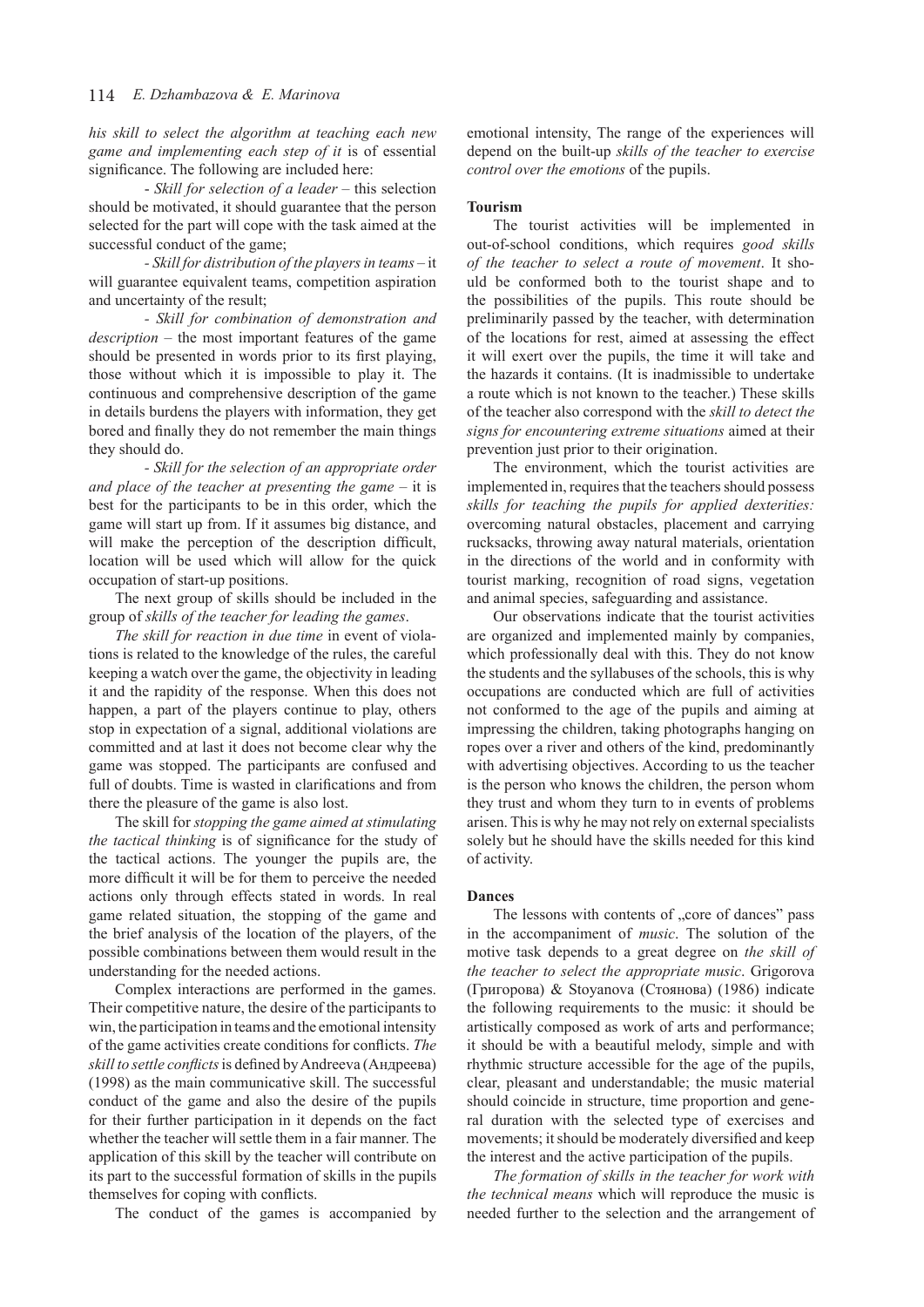the music performances. The state-of-the-art possibilities of the technology for seeking appropriate performances on the Internet, for rewinding recordings to repeat them allow this to happen without any superfluous waste of time. The monitoring exercised indicated that a part of the teachers use solely their own and those of the children singing abilities. We are of the opinion that this approach is appropriate only in some events because when the teacher sings, he may not simultaneously provide for instructions as well. And interference in words with one or several words prompting direction, movement or something else in the course of the performance of music would constitute a serious support in the training. Further to that, if pupils sing, this will disturb their breathing in more dynamic motive assignments and they will get tired soon.

In view of the various complexity of the educational material, the training may be conducted in a different manner from the point of view of the entirety and the sequence of its elements. For instance in dancing horos (round dances) such as Samokovsko, Plovdivsko and Tragna Stanka za Voditsa (Stanka Set out for Water), their disjointing into their composite motions and individual studying is indispensable. As Geraskov (Герасков)  $(1946)$ , says  $\Delta$ , their showing once could not be remembered by the pupils". This is why he recommends the synthetic approach in studying such training material. On the other hand, because of some common for the three round dances movements (for instance: movement to the right, in front and jump) the pupils will get acquainted only with the new steps during the studies of each following round dance.

Regardless of the fact that no sports apparatuses are used and that in most events the initial arrangement of the pupils is not changed, the successful training in dances and horos (round dances) is *also a function of the organizational skills of the teacher*. The monitoring exercised indicated that with very rare exceptions the teachers use a round order for studying a new round dance on a mass basis. It is convenient from the point of view of the time for the arrangement as it required comparatively short time for its differentiation. But this arrangement not only does not help, but it also harms the pupils because there are other pupils opposite each pupil during all the time, who play in the direction opposite to his, and with the other lеg. This additionally troubles the teacher and makes his efforts for teaching the appropriate movements pointless. We consider that the appropriate location of the pupils for initial studying of horo (round dance) is a row(s), an arc(s) or scattered order, With this arrangement the pupils who cope with the dance better will be placed in the more foreground positions, so that those who find them difficult could get orientated observing them.

#### **CONCLUSION**

From the stated hereinabove, the following question is logical: is it possible that each teacher should have mastered so many skills and satisfy the great number of requirements and how to train the future teachers. Kostov (Костов) (1981) shares that the students learn the theoretical material in an easier manner than the motive skills and habits. The disputes whether the so called specialists or the primary teachers should teach in the lessons of physical education and sports in the primary schools are unabating. Andrews (Ендрюс) (1988), quoted the address of John Evans to the National Conference on Physical Education in the distant year of 1969, in which he said that the training of teachers with special knowledge and motive abilities in the traditional kinds of sports such as track-and-field sports, gymnastics, sports games and swimming is an almost impossible task. He emphasized that ..through the wideprofile training of the specialists in physical education we will avoid the hazard of being left aside from the general tendencies of education in schools. With too close specialization there is hazard that the teachers of physical education will turn into coaches for a specific kind of sports with limited knowledge about the physical education as an educational subject and therefore with small contribution to the education of the future generations. Would this really be progress?" According to Dimkova (Димкова) (2006), even when the matter is about coaches in a kind of sports, "versatility stand prior to specialization"

Whilst according to others as Artyushenko (Артюшенко) (1989) it is more rational that the students should study profoundly one kind of sports from those which are included in the physical education syllabus.

Momchilova (Момчилова) & Ilchev (Илчев) (2008), note down that there is no universally accepted structural model of the needed capacities, which should be developed in the methodological classes during the training of the teacher, and Georgieva (2012) reported ", that owing to the acquired autonomy of the Universities, the Ministry of Education, Youth and Science rejected to be the Declarant of the basis vocational training of the teachers and thus there is no possibility for participation in the guaranteeing of its quality. In most countries there is a national examination for teacher's qualifications which guarantees the quality of training of the teachers."

The commitment for building up skills in the students, future teachers in physical education, remains for the lecturers in the higher educational institutions and for the students themselves, motivated by the great competition in search of work.

#### **REFERENCES**

- Андреева, Л. (1998).*Социално познание и междуличностно взаимодействие.* [Socialknowledge and interpersonal relationships. In Bulgarian.] София: авторско издание.
- Артюшенко, А. (1989). О подготовке учителей физической культуры. [The preparation of physical education teacher. In Russian.] *Теория и практика физической культуры, 64*(10), 45-48.
- Ендрюс, Дж. (1988). Проблеми на началната подготовка и усъвършенстването на специалистите по физическа култура в английската образователна система. [Challenges of the initial preparation and development of physical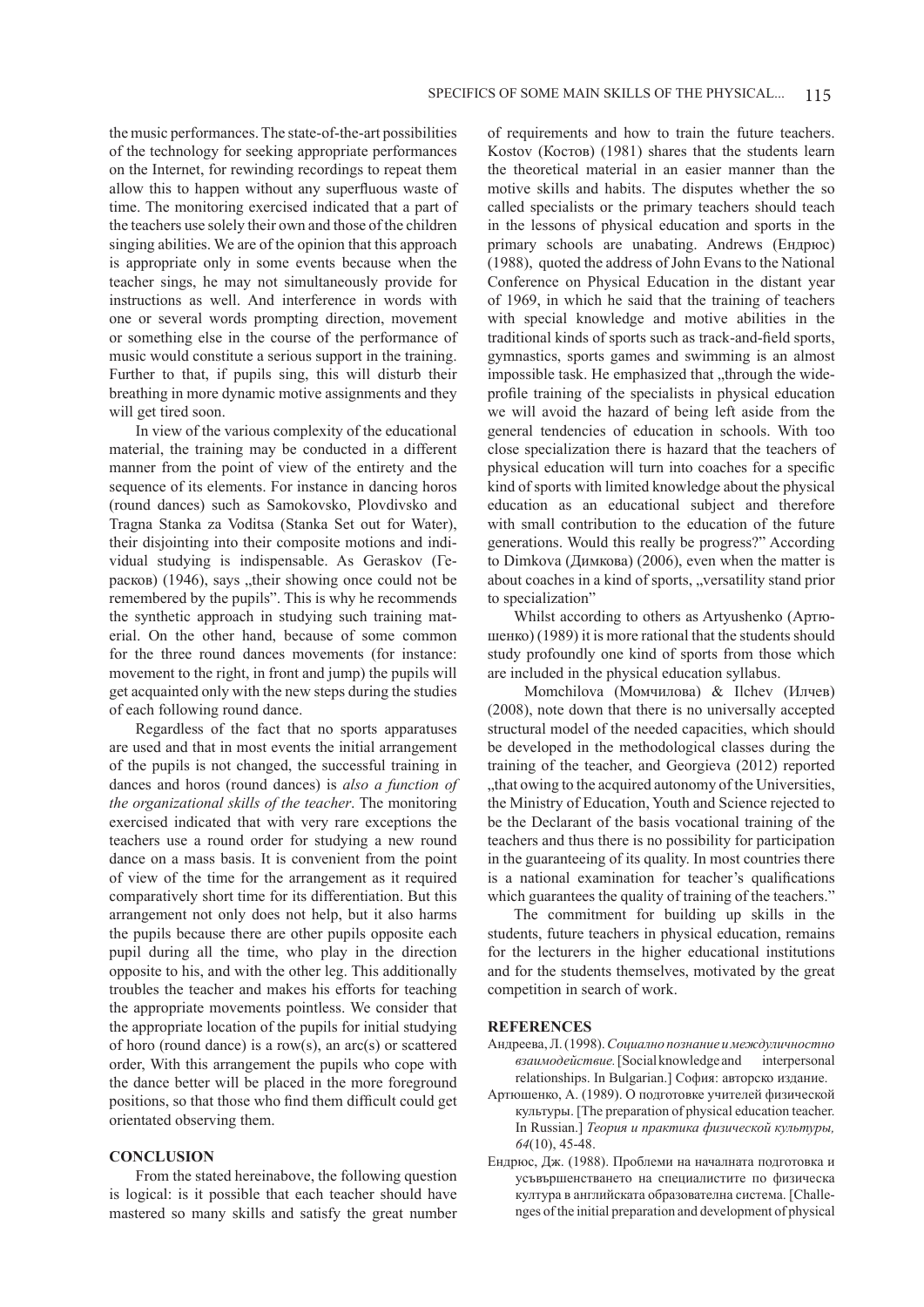education teachers in the English educational system. In Bulgarian.] *Въпроси на физическата култура*, *33*(4), 53-57.

- Базелков, Ст. (2007). *Моделиране на обучението по спортни игри в начален етап на основна образователна степен.* [Modeling the teaching of sport games in the early stage of primary educational degree. In Bulgarian.] Шумен: Епископ Константин Преславски.
- Василева, Р. (1981).Творчески подход при изучаване и приложение на учебния материал по гимнастика условие за повишаване ефективността на учебния процес. [Creative approach in the study and application of gymnastic curriculum – condition for better educational effectiveness. In Bulgarian.] *Въпроси на физическата култура*, *26*(7), 464-45.
- Garcia, (2013). *Qualities of a Physical Education Teacher*. Retrieved May 14, 2013 from: http://www.ehow.com/ info\_7848031\_qualities-physical-education-teacher.html
- Георгиева, М. (2012). Професионалното развитие на учителите. [Professional teachers' development. In Bulgarian.] *Педагогика*, *84*(4), 706-715.
- Герасков, М. (1946). *Методика на учебните предмети в основното училище.* [Methods of primary school subjects. In Bulgarian.] София: Хемус.
- Глазырина, Л. Д. (1984). Одна из важных педагогических способностей. [One of the important pedagogical skills. In Russian.] *Физическая культура в школе*, *28*(2), 24- 28.
- Григорова, Цв., & Стоянова, Л. (1986). *Двигателната интерпретация на музиката във физкултурната практика.* [Motor interpretation of music in physical education. In Bulgarian.] София. Печатна база към МНП.
- Грънчаров, Д. (1906). *Методика на детските игри.* [Children games methodology. In Bulgarian]. Пловдив: Централна печатница
- Джамбазова, Е. (1999). Анкетно проучване върху страховите изживявания на учениците в уроците по физическо възпитание [Survey on the fearful experience of students in physical education classes.In Bulgarian ]. *Спорт & наука*, *43*(6), 71-76.
- Димитров, Л., & Кадинова-Цонкова, Д. (2002). Актуални проблеми на професионалната подготовка на учители по физическо възпитание и спорт. [Current problems of professional preparation of physical education and sport teachers. In Bulgarian.] *Проблеми на училищното физическо възпитание и спорт*, *Сборник с научни доклади* (pp. 8-14). София: Сердолик.
- Димитрова, Св. (1971). Някои аспекти на речевото въздействие в спорта. [Some aspects of speech effects in sport. In Bulgarian.] *Въпроси на физическата култура, 16*(6), 355-358.
- Димитрова, Св.(2005). Новите социални функции на физическото възпитание и спорта през21-ви век и преустройството на работа в СОУ. [New social features of physical education and sport in the 21st century and school methodology update. In Bulgarian]. *Сборник, Трета национална научно-практическа конференция "Физическо възпитание и спорт в училище*" (pp.197- 201). Търговище. България.
- Димкова, Р. (2006). Основни изисквания към педагога, занимаващ се с минихандбал [Mini-handball teacher requirements. In Bulgarian.] *Сборник, Съвременни аспекти на спортното образования* (pp.134-136). В.Търново: УИ Св.св. Кирил и Методий.
- Димова, Д. (1990). Структура на уменията на детския педагог, необходими за занятия по физическа култура. -[Structure of the child teacher skills required for physical education classes. In Bulgarian ]. *Въпроси на физическата култура*, *34*(10), 27-33.
- Дражев, Д., Матеева, Н., Гаврийски В., & Георгиев, П. (1972). Физическо възпитание в началния курс. [Primary school physical education. In Bulgarian.] София: Народна просвета.
- Иванов, Ст., & Иванов, М. (1991). *Психология на професионално-педагогическото общуване по физическо възпитание в обущуване по физическо възпитание*. [Psychology of the professional teaching communication in physical education. In Bulgarian.] София: НСА издателско печатна база.
- Ильин, Е.П. (1987). *Психология физического воспитания*. [Physical education psychology. In Russian.] Москва: Просвещение.
- Йонов, Й., & Давидова, Т. (2002). Изследване на факторите "трудност" и "опасност" в занятията по гимнастика и лека атлетика в часовете по физическо възпитание в начална училищна степен. [Research on the "difficulty" and "danger" factors in gymnastics and athletics physical education classes in elementary school. In Bulgarian.] *В: Проблеми на училищното физическо възпитание и спорт* (pp. 43-48). София: Сердолик.
- Йорданова, Н. (2002). *Подвижни и спортно-подготвителни игри.* [Mobile and sports preparatory games. In Bulgarian.] Шумен: Университетско издателство Епископ Константин Преславски.
- Колишев, Н. (2003). Съществени педагогически умения на учителите. [Core teaching skills .In Bulgarian ]. *Педагогика, 13*(3), 17-25.
- Костов, Ив. (1981). За ролята на обучението по методика на физическото възпитание в подготовката на бъдещите учители. [The role of physical education methodology training. In preparing future teachers. In Bulgarian.] *Въпроси на физическата култура*, *26*(7), 409-414.
- Кукурис, К. (2000). Травмите в спортната гимнастика. [Gymnastic traumas. In Bulgarian.] *Спорт & наука*, *44* (3), 138-139
- Матеева, Н. (1992). *Въвеждане в специалността на учителя по физическо възпитание* [Introduction to physical education teacher specialty. In Bulgarian.] София: НСА-Издателско печетна база.
- Милева, Е. (2008). Отношение на специалисти към качеството на академичната подготовка на учители по физическо възпитание в Национална спортна академия. [Experts' attitude towards the physical education teachers' academic preparation quality in NSA. In Bulgarian.] *Сборник*, *Между традицията и новите реалности. 120 години университетска педагогика* (pp. 105-109). София: УИ Св. Климент Охридски.
- Момчилова, А., & Илчев, Ил. (2008). Съвременна методическа подготовка на бъдещия начален учител по физическо възпитание и спорт. [Contemporary methodological preparation of the future primary physical education and sport teacher. In Bulgarian.] *Сборник, Научни трудове на Русенския университет, том. 47, серия 54,* 130-136.
- Пенева, Б. (1994). Цел и задачи на училищното физическо възпитание. [Goals and objectives of the school physical education. In Bulgarian.] *Педагогика*, *4*(5), 43-48.
- Пенева, П., Николова, Е., & Дякова. Г. (1994). За по-голяма безопасност при заниманията с физически упражнения и спорт. [For more safety in physical edu-